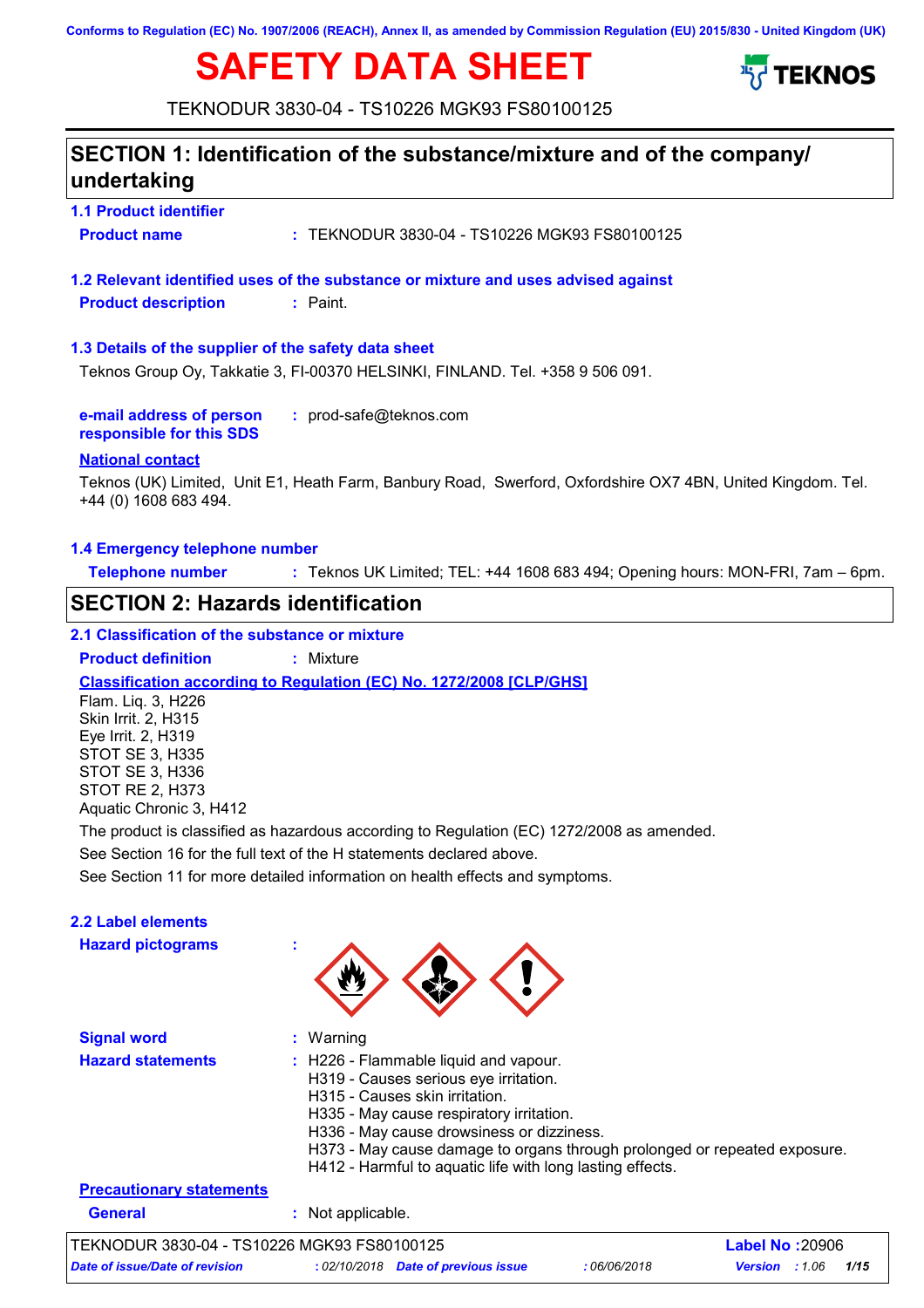## **SECTION 2: Hazards identification**

| <b>Prevention</b>                                                                                                                                               | : P280 - Wear protective gloves. Wear eye or face protection.<br>P210 - Keep away from heat, hot surfaces, sparks, open flames and other ignition<br>sources. No smoking.<br>P273 - Avoid release to the environment.<br>P260 - Do not breathe vapour. |
|-----------------------------------------------------------------------------------------------------------------------------------------------------------------|--------------------------------------------------------------------------------------------------------------------------------------------------------------------------------------------------------------------------------------------------------|
| <b>Response</b>                                                                                                                                                 | : P304 + P340 - IF INHALED: Remove person to fresh air and keep comfortable for<br>breathing.<br>P303 + P361 + P353 - IF ON SKIN (or hair): Take off immediately all contaminated<br>clothing. Rinse skin with water.                                  |
| <b>Storage</b>                                                                                                                                                  | : Not applicable.                                                                                                                                                                                                                                      |
| <b>Disposal</b>                                                                                                                                                 | : P501 - Dispose of contents and container in accordance with all local, regional,<br>national and international regulations.                                                                                                                          |
| <b>Hazardous ingredients</b>                                                                                                                                    | : Xylene<br>Solvent naphtha (petroleum), light aromatic<br>2-ethoxy-1-methylethyl acetate<br>n-Butyl acetate                                                                                                                                           |
| <b>Supplemental label</b><br>elements                                                                                                                           | : Contains 2,3-epoxypropyl neodecanoat. May produce an allergic reaction.                                                                                                                                                                              |
| <b>Annex XVII - Restrictions</b><br>on the manufacture,<br>placing on the market and<br>use of certain dangerous<br>substances, mixtures and<br><b>articles</b> |                                                                                                                                                                                                                                                        |
|                                                                                                                                                                 |                                                                                                                                                                                                                                                        |

## **2.3 Other hazards**

| Other hazards which do       | : None known. |  |
|------------------------------|---------------|--|
| not result in classification |               |  |

## **SECTION 3: Composition/information on ingredients**

| <b>Product/ingredient name</b>                 | <b>Identifiers</b>                                                                      | $\frac{9}{6}$  | <b>Regulation (EC) No.</b><br>1272/2008 [CLP]                                                                                                                                                  | <b>Type</b> |
|------------------------------------------------|-----------------------------------------------------------------------------------------|----------------|------------------------------------------------------------------------------------------------------------------------------------------------------------------------------------------------|-------------|
| Xylene                                         | REACH #:<br>01-2119488216-32<br>EC: 215-535-7<br>CAS: 1330-20-7<br>Index: 601-022-00-9  | $≥10 - 25$     | Flam. Liq. 3, H226<br>Acute Tox. 4, H312<br>Acute Tox. 4, H332<br>Skin Irrit. 2, H315<br>Eye Irrit. 2, H319<br><b>STOT SE 3, H335</b><br><b>STOT RE 2, H373</b><br>(oral)<br>Asp. Tox. 1, H304 | [1] [2]     |
| Solvent naphtha (petroleum), light<br>aromatic | REACH#:<br>01-2119455851-35<br>EC: 265-199-0<br>CAS: 64742-95-6<br>Index: 649-356-00-4  | $\geq 10 - 25$ | Flam. Liq. 3, H226<br><b>STOT SE 3, H335</b><br>STOT SE 3, H336<br>Asp. Tox. 1, H304<br>Aquatic Chronic 2,<br>H411<br><b>EUH066</b>                                                            | $[1]$       |
| 2-ethoxy-1-methylethyl acetate                 | REACH #:<br>01-2119475116-39<br>EC: 259-370-9<br>CAS: 54839-24-6<br>Index: 603-177-00-8 | ≤10            | Flam. Liq. 3, H226<br>STOT SE 3, H336                                                                                                                                                          | $[1]$       |
| n-Butyl acetate                                | REACH #:<br>01-2119485493-29<br>EC: 204-658-1<br>CAS: 123-86-4<br>Index: 607-025-00-1   | $≤10$          | Flam. Liq. 3, H226<br>STOT SE 3, H336<br><b>EUH066</b>                                                                                                                                         | [1] [2]     |
| ethylbenzene                                   | REACH #:<br>01-2119489370-35                                                            | $\leq 5$       | Flam. Lig. 2, H225<br>Acute Tox. 4, H332                                                                                                                                                       | [1] [2]     |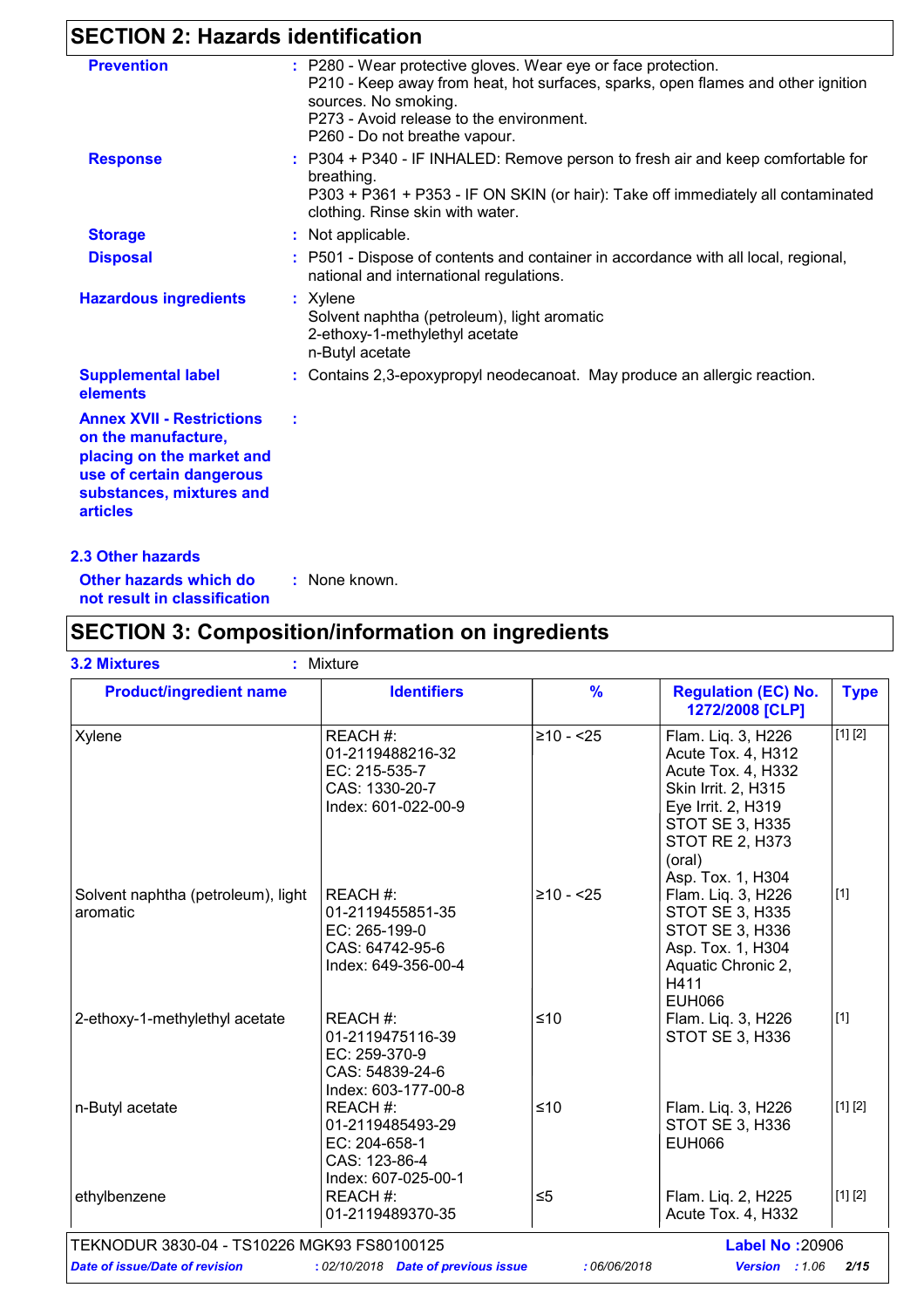| <b>SECTION 3: Composition/information on ingredients</b> |                                                                                                                               |      |                                                                                                                               |       |  |  |
|----------------------------------------------------------|-------------------------------------------------------------------------------------------------------------------------------|------|-------------------------------------------------------------------------------------------------------------------------------|-------|--|--|
| 2,3-epoxypropyl neodecanoat                              | EC: 202-849-4<br>CAS: 100-41-4<br>Index: 601-023-00-4<br>I REACH #:<br>  01-2119431597-33<br>EC: 247-979-2<br>CAS: 26761-45-5 | ≤0.3 | STOT RE 2, H373<br>(hearing organs)<br>Asp. Tox. 1, H304<br>Skin Sens. 1, H317<br>Muta. 2, H341<br>Aquatic Chronic 2,<br>H411 | $[1]$ |  |  |
|                                                          |                                                                                                                               |      | See Section 16 for<br>the full text of the H<br>statements declared<br>above.                                                 |       |  |  |

There are no additional ingredients present which, within the current knowledge of the supplier and in the concentrations applicable, are classified as hazardous to health or the environment, are PBTs, vPvBs or Substances of equivalent concern, or have been assigned a workplace exposure limit and hence require reporting in this section.

**Type** 

[1] Substance classified with a health or environmental hazard

[2] Substance with a workplace exposure limit

[3] Substance meets the criteria for PBT according to Regulation (EC) No. 1907/2006, Annex XIII

[4] Substance meets the criteria for vPvB according to Regulation (EC) No. 1907/2006, Annex XIII

[5] Substance of equivalent concern

[6] Additional disclosure due to company policy

Occupational exposure limits, if available, are listed in Section 8.

## **SECTION 4: First aid measures**

## **4.1 Description of first aid measures**

| <b>Eye contact</b>                | : Immediately flush eyes with plenty of water, occasionally lifting the upper and lower<br>eyelids. Check for and remove any contact lenses. Continue to rinse for at least 10<br>minutes. Get medical attention.                                                                                                                                                                                                                                                                                                                                                                                                                                                                                                                                                                                                             |
|-----------------------------------|-------------------------------------------------------------------------------------------------------------------------------------------------------------------------------------------------------------------------------------------------------------------------------------------------------------------------------------------------------------------------------------------------------------------------------------------------------------------------------------------------------------------------------------------------------------------------------------------------------------------------------------------------------------------------------------------------------------------------------------------------------------------------------------------------------------------------------|
| <b>Inhalation</b>                 | : Remove victim to fresh air and keep at rest in a position comfortable for breathing.<br>If it is suspected that fumes are still present, the rescuer should wear an appropriate<br>mask or self-contained breathing apparatus. If not breathing, if breathing is irregular<br>or if respiratory arrest occurs, provide artificial respiration or oxygen by trained<br>personnel. It may be dangerous to the person providing aid to give mouth-to-mouth<br>resuscitation. Get medical attention. If necessary, call a poison center or physician.<br>If unconscious, place in recovery position and get medical attention immediately.<br>Maintain an open airway. Loosen tight clothing such as a collar, tie, belt or<br>waistband.                                                                                       |
| <b>Skin contact</b>               | : Flush contaminated skin with plenty of water. Remove contaminated clothing and<br>shoes. Continue to rinse for at least 10 minutes. Get medical attention. Wash<br>clothing before reuse. Clean shoes thoroughly before reuse.                                                                                                                                                                                                                                                                                                                                                                                                                                                                                                                                                                                              |
| <b>Ingestion</b>                  | : Wash out mouth with water. Remove dentures if any. Remove victim to fresh air<br>and keep at rest in a position comfortable for breathing. If material has been<br>swallowed and the exposed person is conscious, give small quantities of water to<br>drink. Stop if the exposed person feels sick as vomiting may be dangerous. Do not<br>induce vomiting unless directed to do so by medical personnel. If vomiting occurs,<br>the head should be kept low so that vomit does not enter the lungs. Get medical<br>attention. If necessary, call a poison center or physician. Never give anything by<br>mouth to an unconscious person. If unconscious, place in recovery position and get<br>medical attention immediately. Maintain an open airway. Loosen tight clothing such<br>as a collar, tie, belt or waistband. |
| <b>Protection of first-aiders</b> | : No action shall be taken involving any personal risk or without suitable training. If it<br>is suspected that fumes are still present, the rescuer should wear an appropriate<br>mask or self-contained breathing apparatus. It may be dangerous to the person<br>providing aid to give mouth-to-mouth resuscitation.                                                                                                                                                                                                                                                                                                                                                                                                                                                                                                       |

### **4.2 Most important symptoms and effects, both acute and delayed**

| <b>Over-exposure signs/symptoms</b> |                                                                                            |  |
|-------------------------------------|--------------------------------------------------------------------------------------------|--|
| Eye contact                         | : Adverse symptoms may include the following:<br>pain or irritation<br>watering<br>redness |  |
|                                     |                                                                                            |  |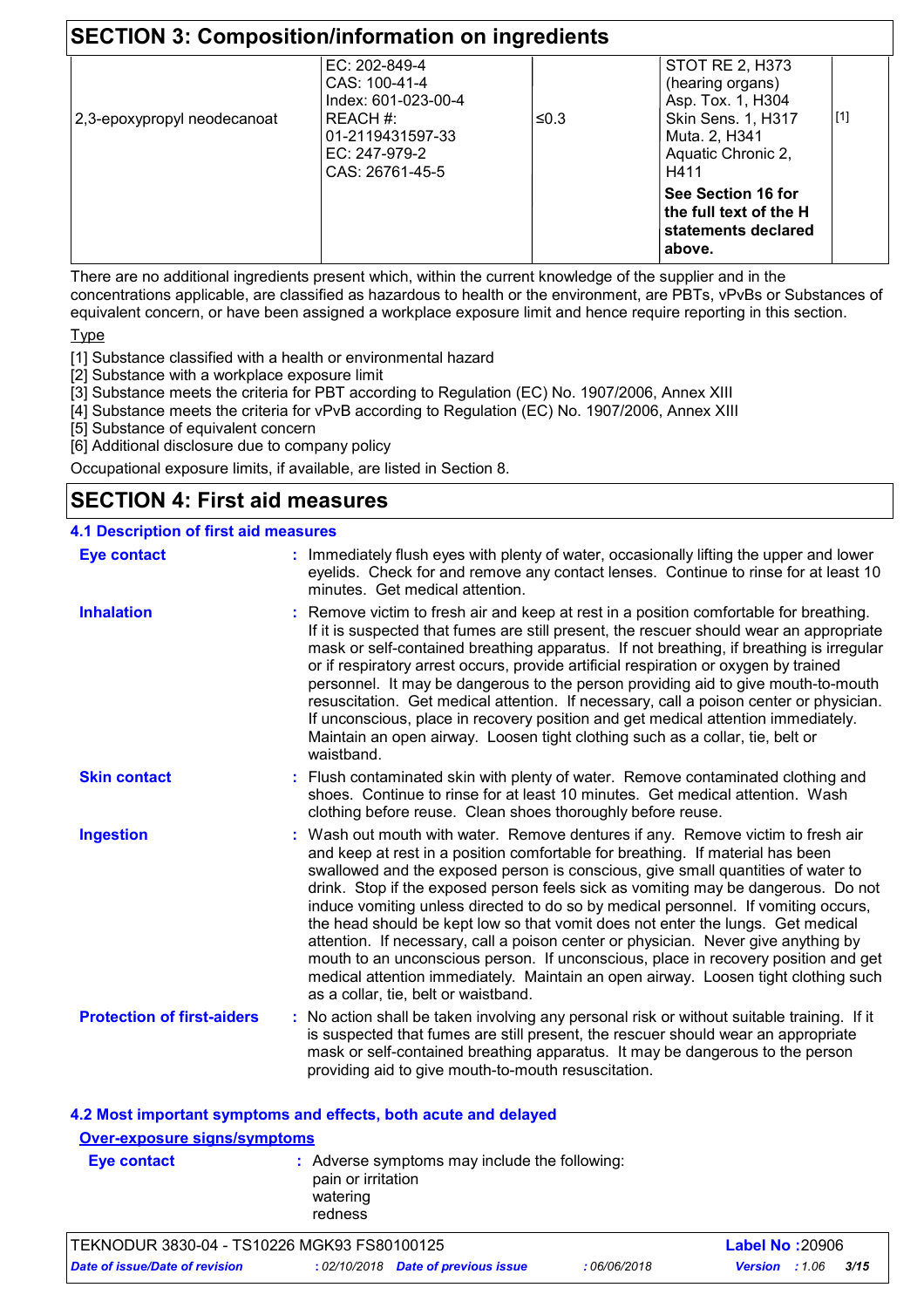| <b>SECTION 4: First aid measures</b>                     |                                                                                                                                                                                                                                                                                                                                                                                                                                    |
|----------------------------------------------------------|------------------------------------------------------------------------------------------------------------------------------------------------------------------------------------------------------------------------------------------------------------------------------------------------------------------------------------------------------------------------------------------------------------------------------------|
| <b>Inhalation</b>                                        | : Adverse symptoms may include the following:<br>respiratory tract irritation<br>coughing<br>nausea or vomiting<br>headache<br>drowsiness/fatigue<br>dizziness/vertigo<br>unconsciousness                                                                                                                                                                                                                                          |
| <b>Skin contact</b>                                      | Adverse symptoms may include the following:<br>irritation<br>redness                                                                                                                                                                                                                                                                                                                                                               |
| <b>Ingestion</b>                                         | : No specific data.                                                                                                                                                                                                                                                                                                                                                                                                                |
|                                                          | 4.3 Indication of any immediate medical attention and special treatment needed                                                                                                                                                                                                                                                                                                                                                     |
| <b>Notes to physician</b>                                | : Treat symptomatically. Contact poison treatment specialist immediately if large<br>quantities have been ingested or inhaled.                                                                                                                                                                                                                                                                                                     |
| <b>Specific treatments</b>                               | : No specific treatment.                                                                                                                                                                                                                                                                                                                                                                                                           |
| <b>SECTION 5: Firefighting measures</b>                  |                                                                                                                                                                                                                                                                                                                                                                                                                                    |
| 5.1 Extinguishing media                                  |                                                                                                                                                                                                                                                                                                                                                                                                                                    |
| <b>Suitable extinguishing</b><br>media                   | : Use dry chemical, $CO2$ , water spray (fog) or foam.                                                                                                                                                                                                                                                                                                                                                                             |
| <b>Unsuitable extinguishing</b><br>media                 | : Do not use water jet.                                                                                                                                                                                                                                                                                                                                                                                                            |
|                                                          | 5.2 Special hazards arising from the substance or mixture                                                                                                                                                                                                                                                                                                                                                                          |
| <b>Hazards from the</b><br>substance or mixture          | : Flammable liquid and vapour. Runoff to sewer may create fire or explosion hazard.<br>In a fire or if heated, a pressure increase will occur and the container may burst, with<br>the risk of a subsequent explosion. This material is harmful to aquatic life with long<br>lasting effects. Fire water contaminated with this material must be contained and<br>prevented from being discharged to any waterway, sewer or drain. |
| <b>Hazardous combustion</b><br>products                  | : In a fire, decomposition may produce toxic gases/fumes.                                                                                                                                                                                                                                                                                                                                                                          |
| <b>5.3 Advice for firefighters</b>                       |                                                                                                                                                                                                                                                                                                                                                                                                                                    |
| <b>Special protective actions</b><br>for fire-fighters   | : Promptly isolate the scene by removing all persons from the vicinity of the incident if<br>there is a fire. No action shall be taken involving any personal risk or without<br>suitable training. Move containers from fire area if this can be done without risk.<br>Use water spray to keep fire-exposed containers cool.                                                                                                      |
| <b>Special protective</b><br>equipment for fire-fighters | Fire-fighters should wear appropriate protective equipment and self-contained<br>breathing apparatus (SCBA) with a full face-piece operated in positive pressure<br>mode. Clothing for fire-fighters (including helmets, protective boots and gloves)<br>conforming to European standard EN 469 will provide a basic level of protection for<br>chemical incidents.                                                                |

## **SECTION 6: Accidental release measures**

|                                 | 6.1 Personal precautions, protective equipment and emergency procedures                                                                                                                                                                                                                                                                                                                                                                                                                        |
|---------------------------------|------------------------------------------------------------------------------------------------------------------------------------------------------------------------------------------------------------------------------------------------------------------------------------------------------------------------------------------------------------------------------------------------------------------------------------------------------------------------------------------------|
| For non-emergency<br>personnel  | : No action shall be taken involving any personal risk or without suitable training.<br>Evacuate surrounding areas. Keep unnecessary and unprotected personnel from<br>entering. Do not touch or walk through spilt material. Shut off all ignition sources.<br>No flares, smoking or flames in hazard area. Avoid breathing vapour or mist.<br>Provide adequate ventilation. Wear appropriate respirator when ventilation is<br>inadequate. Put on appropriate personal protective equipment. |
| For emergency responders<br>-11 | If specialised clothing is required to deal with the spillage, take note of any<br>information in Section 8 on suitable and unsuitable materials. See also the<br>information in "For non-emergency personnel".                                                                                                                                                                                                                                                                                |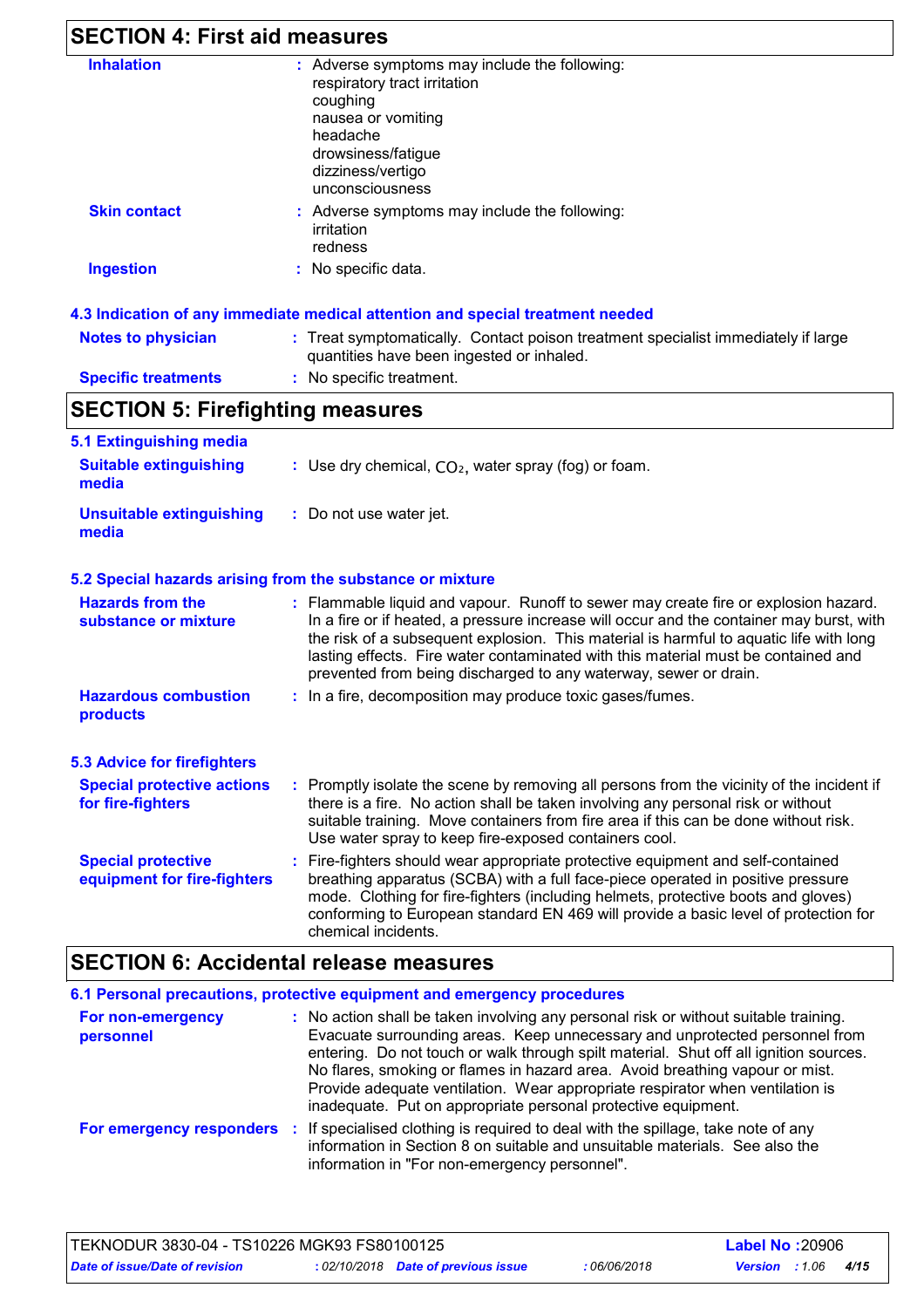## **SECTION 6: Accidental release mea**

|                                           | <u>ULUTIVIN U. AUULUUTILAI TUURASU IIIUASULUS</u>                                                                                                                                                                                                                                                                                                                                                                                                                                                                                                                                                                                                          |
|-------------------------------------------|------------------------------------------------------------------------------------------------------------------------------------------------------------------------------------------------------------------------------------------------------------------------------------------------------------------------------------------------------------------------------------------------------------------------------------------------------------------------------------------------------------------------------------------------------------------------------------------------------------------------------------------------------------|
| <b>6.2 Environmental</b><br>precautions   | : Avoid dispersal of spilt material and runoff and contact with soil, waterways, drains<br>and sewers. Inform the relevant authorities if the product has caused environmental<br>pollution (sewers, waterways, soil or air). Water polluting material. May be harmful<br>to the environment if released in large quantities.                                                                                                                                                                                                                                                                                                                              |
|                                           | 6.3 Methods and material for containment and cleaning up                                                                                                                                                                                                                                                                                                                                                                                                                                                                                                                                                                                                   |
| <b>Small spill</b>                        | : Stop leak if without risk. Move containers from spill area. Use spark-proof tools and<br>explosion-proof equipment. Dilute with water and mop up if water-soluble.<br>Alternatively, or if water-insoluble, absorb with an inert dry material and place in an<br>appropriate waste disposal container. Dispose of via a licensed waste disposal<br>contractor.                                                                                                                                                                                                                                                                                           |
| <b>Large spill</b>                        | : Stop leak if without risk. Move containers from spill area. Use spark-proof tools and<br>explosion-proof equipment. Approach the release from upwind. Prevent entry into<br>sewers, water courses, basements or confined areas. Wash spillages into an<br>effluent treatment plant or proceed as follows. Contain and collect spillage with non-<br>combustible, absorbent material e.g. sand, earth, vermiculite or diatomaceous earth<br>and place in container for disposal according to local regulations. Dispose of via a<br>licensed waste disposal contractor. Contaminated absorbent material may pose the<br>same hazard as the spilt product. |
| 6.4 Reference to other<br><b>sections</b> | : See Section 1 for emergency contact information.<br>See Section 8 for information on appropriate personal protective equipment.<br>See Section 13 for additional waste treatment information.                                                                                                                                                                                                                                                                                                                                                                                                                                                            |

## **SECTION 7: Handling and storage**

The information in this section contains generic advice and guidance. The list of Identified Uses in Section 1 should be consulted for any available use-specific information provided in the Exposure Scenario(s).

#### **7.1 Precautions for safe handling**

| <b>Protective measures</b>                       | : Put on appropriate personal protective equipment (see Section 8). Do not breathe<br>vapour or mist. Do not ingest. Avoid contact with eyes, skin and clothing. Avoid<br>release to the environment. Use only with adequate ventilation. Wear appropriate<br>respirator when ventilation is inadequate. Do not enter storage areas and confined<br>spaces unless adequately ventilated. Keep in the original container or an approved<br>alternative made from a compatible material, kept tightly closed when not in use.<br>Store and use away from heat, sparks, open flame or any other ignition source. Use<br>explosion-proof electrical (ventilating, lighting and material handling) equipment.<br>Use only non-sparking tools. Take precautionary measures against electrostatic<br>discharges. Empty containers retain product residue and can be hazardous. Do not<br>reuse container. |
|--------------------------------------------------|----------------------------------------------------------------------------------------------------------------------------------------------------------------------------------------------------------------------------------------------------------------------------------------------------------------------------------------------------------------------------------------------------------------------------------------------------------------------------------------------------------------------------------------------------------------------------------------------------------------------------------------------------------------------------------------------------------------------------------------------------------------------------------------------------------------------------------------------------------------------------------------------------|
| <b>Advice on general</b><br>occupational hygiene | : Eating, drinking and smoking should be prohibited in areas where this material is<br>handled, stored and processed. Workers should wash hands and face before<br>eating, drinking and smoking. Remove contaminated clothing and protective<br>equipment before entering eating areas. See also Section 8 for additional<br>information on hygiene measures.                                                                                                                                                                                                                                                                                                                                                                                                                                                                                                                                      |

### **7.2 Conditions for safe storage, including any incompatibilities**

Store in accordance with local regulations. Store in a segregated and approved area. Store in original container protected from direct sunlight in a dry, cool and well-ventilated area, away from incompatible materials (see Section 10) and food and drink. Eliminate all ignition sources. Separate from oxidizing materials. Keep container tightly closed and sealed until ready for use. Containers that have been opened must be carefully resealed and kept upright to prevent leakage. Do not store in unlabelled containers. Use appropriate containment to avoid environmental contamination.

### **Seveso Directive - Reporting thresholds (in tonnes)**

**Danger criteria**

| <b>Category</b> | <b>threshold</b> | Notification and MAPP Safety report threshold |
|-----------------|------------------|-----------------------------------------------|
| P5c             | 5000             | 50000                                         |

#### **7.3 Specific end use(s)**

| TEKNODUR 3830-04 - TS10226 MGK93 FS80100125 |  |                                     |              | <b>Label No: 20906</b> |  |      |  |
|---------------------------------------------|--|-------------------------------------|--------------|------------------------|--|------|--|
| Date of issue/Date of revision              |  | : 02/10/2018 Date of previous issue | : 06/06/2018 | <b>Version</b> : 1.06  |  | 5/15 |  |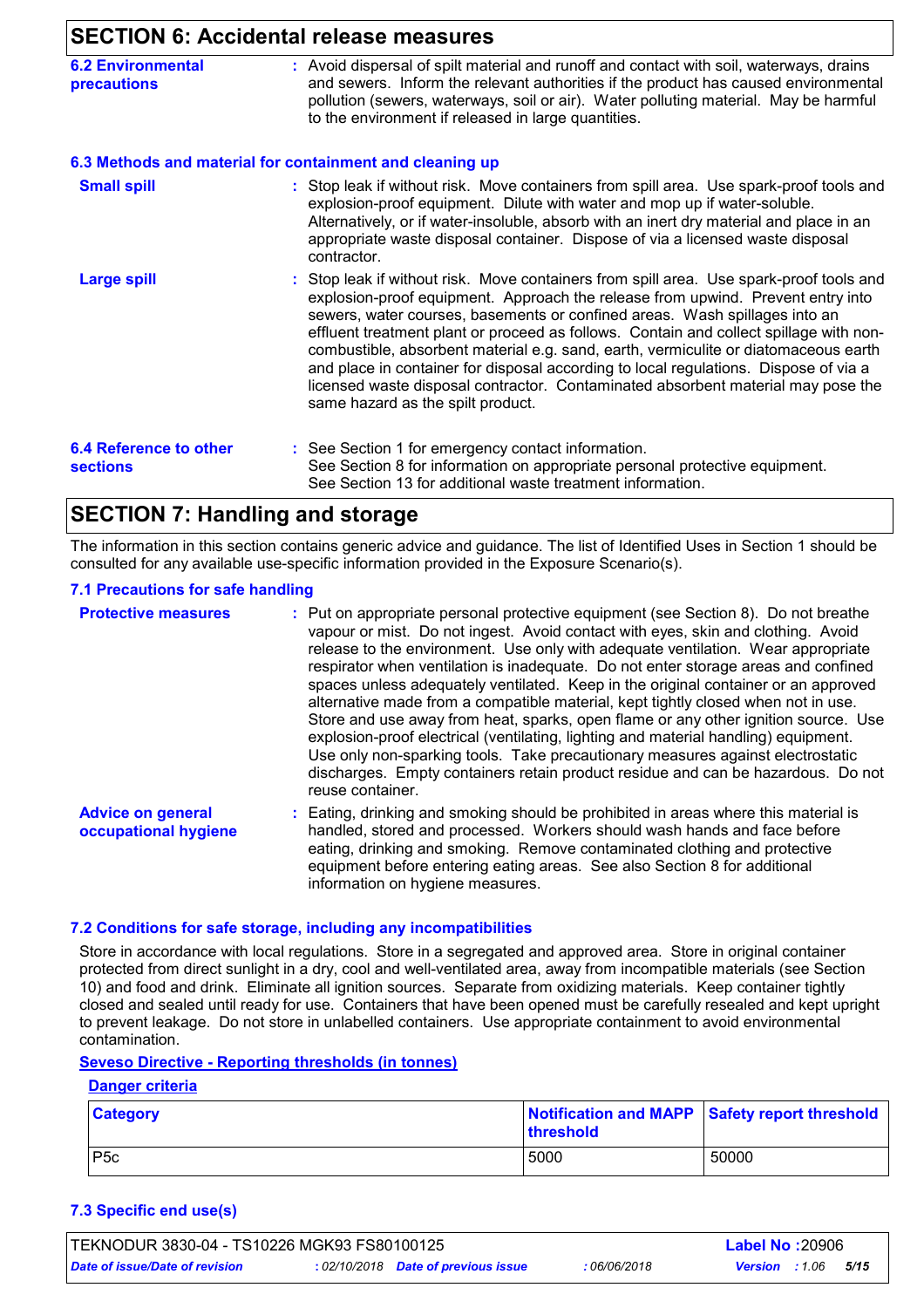## **SECTION 7: Handling and storage**

**Recommendations : Industrial sector specific : solutions**

: Not available. : Not available.

## **SECTION 8: Exposure controls/personal protection**

The information in this section contains generic advice and guidance. Information is provided based on typical anticipated uses of the product. Additional measures might be required for bulk handling or other uses that could significantly increase worker exposure or environmental releases.

### **8.1 Control parameters**

| <b>Occupational exposure limits</b>   |                                                                                                                                                                         |
|---------------------------------------|-------------------------------------------------------------------------------------------------------------------------------------------------------------------------|
| Xylene                                | EH40/2005 WELs (United Kingdom (UK), 12/2011). Absorbed                                                                                                                 |
|                                       | through skin.                                                                                                                                                           |
|                                       | STEL: 441 mg/m <sup>3</sup> 15 minutes.                                                                                                                                 |
|                                       | TWA: 50 ppm 8 hours.<br>TWA: 220 mg/m <sup>3</sup> 8 hours.                                                                                                             |
|                                       | STEL: 100 ppm 15 minutes.                                                                                                                                               |
| n-Butyl acetate                       | EH40/2005 WELs (United Kingdom (UK), 12/2011).                                                                                                                          |
|                                       | STEL: 966 mg/m <sup>3</sup> 15 minutes.                                                                                                                                 |
|                                       | STEL: 200 ppm 15 minutes.                                                                                                                                               |
|                                       | TWA: 724 mg/m <sup>3</sup> 8 hours.                                                                                                                                     |
|                                       | TWA: 150 ppm 8 hours.                                                                                                                                                   |
| ethylbenzene                          | EH40/2005 WELs (United Kingdom (UK), 12/2011). Absorbed                                                                                                                 |
|                                       | through skin.                                                                                                                                                           |
|                                       | STEL: 552 mg/m <sup>3</sup> 15 minutes.                                                                                                                                 |
|                                       | STEL: 125 ppm 15 minutes.                                                                                                                                               |
|                                       | TWA: 100 ppm 8 hours.<br>TWA: $441$ mg/m <sup>3</sup> 8 hours.                                                                                                          |
|                                       |                                                                                                                                                                         |
|                                       |                                                                                                                                                                         |
| <b>Recommended monitoring</b>         | : If this product contains ingredients with exposure limits, personal, workplace                                                                                        |
| procedures                            | atmosphere or biological monitoring may be required to determine the effectiveness                                                                                      |
|                                       | of the ventilation or other control measures and/or the necessity to use respiratory<br>protective equipment. Reference should be made to monitoring standards, such as |
|                                       | the following: European Standard EN 689 (Workplace atmospheres - Guidance for                                                                                           |
|                                       | the assessment of exposure by inhalation to chemical agents for comparison with                                                                                         |
|                                       | limit values and measurement strategy) European Standard EN 14042 (Workplace                                                                                            |
|                                       | atmospheres - Guide for the application and use of procedures for the assessment                                                                                        |
|                                       | of exposure to chemical and biological agents) European Standard EN 482                                                                                                 |
|                                       | (Workplace atmospheres - General requirements for the performance of procedures                                                                                         |
|                                       | for the measurement of chemical agents) Reference to national guidance                                                                                                  |
|                                       | documents for methods for the determination of hazardous substances will also be                                                                                        |
|                                       | required.                                                                                                                                                               |
| <b>DNELs/DMELS</b>                    |                                                                                                                                                                         |
| No DNELs/DMELs available.             |                                                                                                                                                                         |
| <b>PNECs</b>                          |                                                                                                                                                                         |
| No PNECs available                    |                                                                                                                                                                         |
|                                       |                                                                                                                                                                         |
| <b>8.2 Exposure controls</b>          |                                                                                                                                                                         |
| <b>Appropriate engineering</b>        | : Use only with adequate ventilation. Use process enclosures, local exhaust                                                                                             |
| <b>controls</b>                       | ventilation or other engineering controls to keep worker exposure to airborne<br>contaminants below any recommended or statutory limits. The engineering                |
|                                       | controls also need to keep gas, vapour or dust concentrations below any lower                                                                                           |
|                                       | explosive limits. Use explosion-proof ventilation equipment.                                                                                                            |
| <b>Individual protection measures</b> |                                                                                                                                                                         |
| <b>Hygiene measures</b>               | : Wash hands, forearms and face thoroughly after handling chemical products,                                                                                            |
|                                       | before eating, smoking and using the lavatory and at the end of the working period.                                                                                     |
|                                       | Appropriate techniques should be used to remove potentially contaminated clothing.                                                                                      |
|                                       | Wash contaminated clothing before reusing. Ensure that eyewash stations and                                                                                             |
|                                       | safety showers are close to the workstation location.                                                                                                                   |

| TEKNODUR 3830-04 - TS10226 MGK93 FS80100125 |  |                                     |              | <b>Label No: 20906</b> |  |      |  |
|---------------------------------------------|--|-------------------------------------|--------------|------------------------|--|------|--|
| Date of issue/Date of revision              |  | : 02/10/2018 Date of previous issue | : 06/06/2018 | <b>Version</b> : 1.06  |  | 6/15 |  |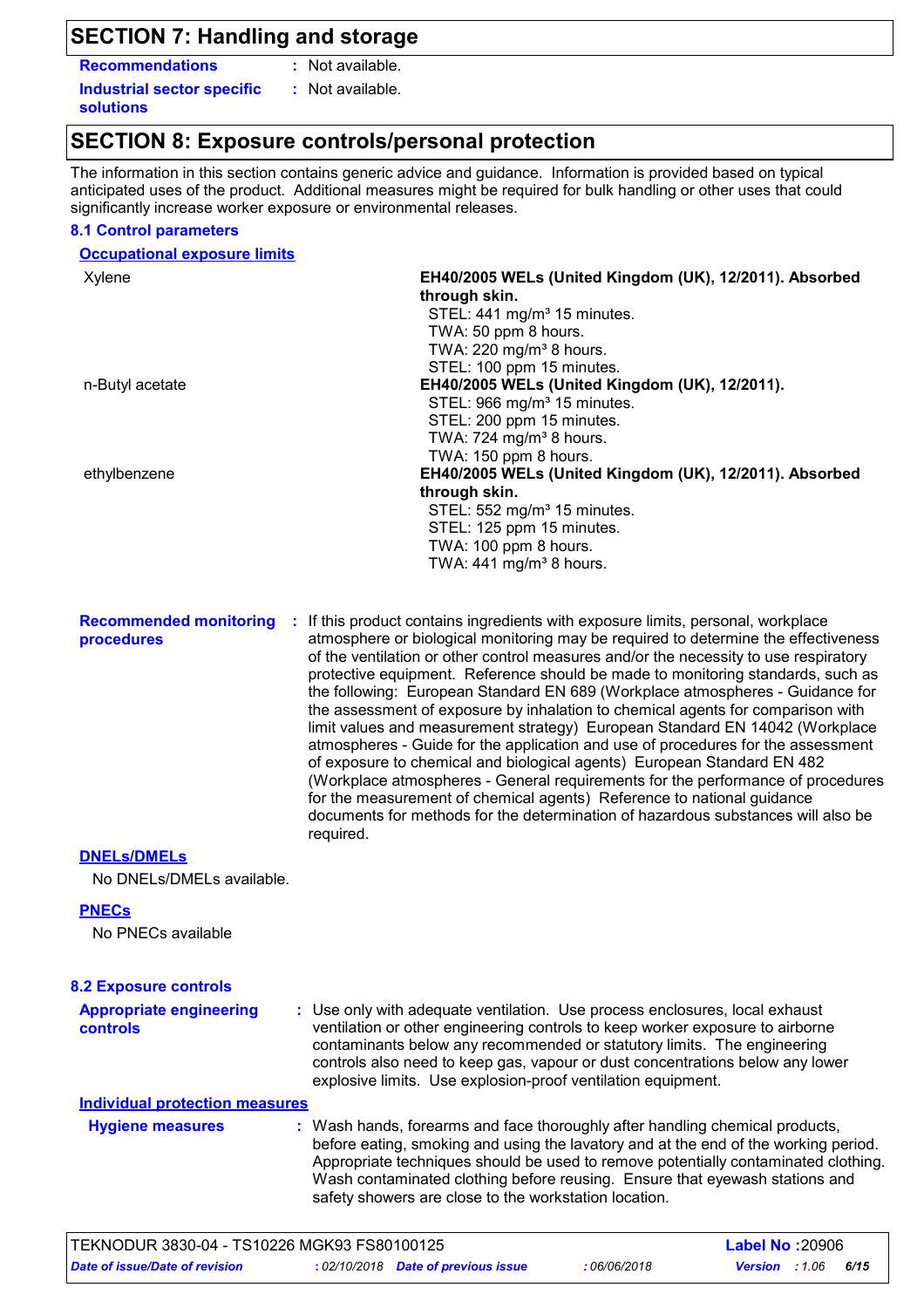## **SECTION 8: Exposure controls/personal protection**

| <b>Eye/face protection</b>                       | : Safety eyewear complying with an approved standard should be used when a risk<br>assessment indicates this is necessary to avoid exposure to liquid splashes, mists,<br>gases or dusts. If contact is possible, the following protection should be worn,<br>unless the assessment indicates a higher degree of protection: chemical splash<br>goggles.                                                                                                                                                                                                                                                                    |
|--------------------------------------------------|-----------------------------------------------------------------------------------------------------------------------------------------------------------------------------------------------------------------------------------------------------------------------------------------------------------------------------------------------------------------------------------------------------------------------------------------------------------------------------------------------------------------------------------------------------------------------------------------------------------------------------|
| <b>Skin protection</b>                           |                                                                                                                                                                                                                                                                                                                                                                                                                                                                                                                                                                                                                             |
| <b>Hand protection</b>                           | : Chemical-resistant, impervious gloves complying with an approved standard should<br>be worn at all times when handling chemical products if a risk assessment indicates<br>this is necessary. Considering the parameters specified by the glove manufacturer,<br>check during use that the gloves are still retaining their protective properties. It<br>should be noted that the time to breakthrough for any glove material may be<br>different for different glove manufacturers. In the case of mixtures, consisting of<br>several substances, the protection time of the gloves cannot be accurately<br>estimated.   |
|                                                  | Recommendations : Wear suitable gloves tested to EN374.<br>< 1 hour (breakthrough time):<br>Nitrile gloves. thickness > 0.3 mm<br>1 - 4 hours (breakthrough time): polyvinyl alcohol (PVA) thickness > 0.3 mm or<br>4H / Silver Shield® gloves.<br>> 8 hours (breakthrough time): Viton® thickness > 0.3 mm gloves                                                                                                                                                                                                                                                                                                          |
|                                                  |                                                                                                                                                                                                                                                                                                                                                                                                                                                                                                                                                                                                                             |
| <b>Body protection</b>                           | Wash hands before breaks and immediately after handling the product.<br>Personal protective equipment for the body should be selected based on the task<br>being performed and the risks involved and should be approved by a specialist<br>before handling this product. Refer to European Standard EN 14605 for further<br>information on material and design requirements and test methods. When there is<br>a risk of ignition from static electricity, wear anti-static protective clothing. For the<br>greatest protection from static discharges, clothing should include anti-static<br>overalls, boots and gloves. |
| <b>Other skin protection</b>                     | : Appropriate footwear and any additional skin protection measures should be<br>selected based on the task being performed and the risks involved and should be<br>approved by a specialist before handling this product.                                                                                                                                                                                                                                                                                                                                                                                                   |
| <b>Respiratory protection</b>                    | : Based on the hazard and potential for exposure, select a respirator that meets the<br>appropriate standard or certification. Respirators must be used according to a<br>respiratory protection program to ensure proper fitting, training, and other important<br>aspects of use.<br>Filter type:<br>A                                                                                                                                                                                                                                                                                                                    |
|                                                  | A P<br>spray application Filter type:                                                                                                                                                                                                                                                                                                                                                                                                                                                                                                                                                                                       |
| <b>Environmental exposure</b><br><b>controls</b> | Emissions from ventilation or work process equipment should be checked to<br>ensure they comply with the requirements of environmental protection legislation.<br>In some cases, fume scrubbers, filters or engineering modifications to the process<br>equipment will be necessary to reduce emissions to acceptable levels.                                                                                                                                                                                                                                                                                               |

## **SECTION 9: Physical and chemical properties**

## **9.1 Information on basic physical and chemical properties**

| <b>Appearance</b>                   |                            |
|-------------------------------------|----------------------------|
| <b>Physical state</b>               | Liquid.                    |
| <b>Colour</b>                       | Various                    |
| <b>Odour</b>                        | Slight                     |
| <b>Odour threshold</b>              | Not available.             |
| рH                                  | Not available.             |
| <b>Melting point/freezing point</b> | Not available.             |
| Initial boiling point and           | : Not available.           |
| boiling range                       |                            |
| <b>Flash point</b>                  | Closed cup: $25^{\circ}$ C |
| <b>Evaporation rate</b>             | Not available.             |
| <b>Flammability (solid, gas)</b>    | : Not available.           |
| <b>Upper/lower flammability or</b>  | Lower: $0.8\%$             |
| explosive limits                    | <b>Upper: 19%</b>          |
| <b>Vapour pressure</b>              | Not available.             |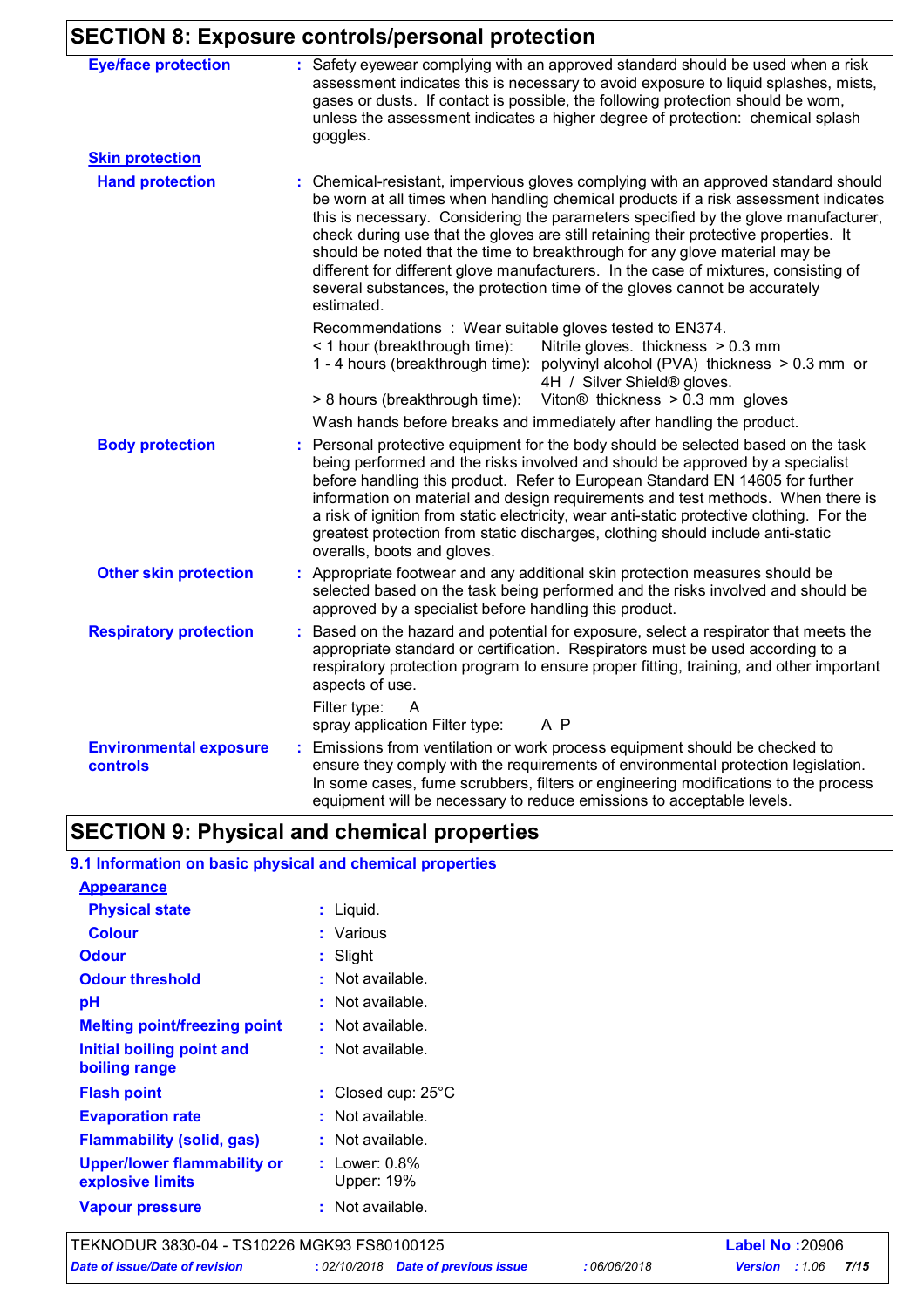## **SECTION 9: Physical and chemical properties**

| <b>Vapour density</b>                             | : Not available. |
|---------------------------------------------------|------------------|
| <b>Density</b>                                    | : $1.2$ kg/l     |
| <b>Solubility(ies)</b>                            | Not available.   |
| <b>Partition coefficient: n-octanol/</b><br>water | : Not available. |
| <b>Auto-ignition temperature</b>                  | : Not available. |
| <b>Decomposition temperature</b>                  | Not available.   |
| <b>Viscosity</b>                                  | : Not available. |
| <b>Explosive properties</b>                       | Not available.   |
| <b>Oxidising properties</b>                       | : Not available. |
| <b>9.2 Other information</b>                      |                  |
| <b>VOC</b>                                        | $: 516$ g/l      |
| <b>Solubility in water</b>                        | Not available.   |
| No additional information.                        |                  |

## **SECTION 10: Stability and reactivity**

| <b>10.1 Reactivity</b>                          | : No specific test data related to reactivity available for this product or its ingredients.                                                                                 |
|-------------------------------------------------|------------------------------------------------------------------------------------------------------------------------------------------------------------------------------|
| <b>10.2 Chemical stability</b>                  | : The product is stable.                                                                                                                                                     |
| 10.3 Possibility of<br>hazardous reactions      | : Under normal conditions of storage and use, hazardous reactions will not occur.                                                                                            |
| <b>10.4 Conditions to avoid</b>                 | : Avoid all possible sources of ignition (spark or flame). Do not pressurise, cut, weld,<br>braze, solder, drill, grind or expose containers to heat or sources of ignition. |
| 10.5 Incompatible materials                     | : Reactive or incompatible with the following materials:<br>oxidizing materials                                                                                              |
| <b>10.6 Hazardous</b><br>decomposition products | : Under normal conditions of storage and use, hazardous decomposition products<br>should not be produced.                                                                    |

## **SECTION 11: Toxicological information**

### **11.1 Information on toxicological effects**

### **Acute toxicity**

| <b>Product/ingredient name</b> | <b>Result</b>        | <b>Species</b> | <b>Dose</b> | <b>Exposure</b>          |
|--------------------------------|----------------------|----------------|-------------|--------------------------|
| Xylene                         | LC50 Inhalation Gas. | Rat            | 5000 ppm    | 4 hours                  |
|                                | LD50 Oral            | Rat            | 4300 mg/kg  |                          |
| Solvent naphtha                | LD50 Oral            | Rat            | 8400 mg/kg  |                          |
| (petroleum), light aromatic    |                      |                |             |                          |
| n-Butyl acetate                | LC50 Inhalation Gas. | Rat            | 390 ppm     | 4 hours                  |
|                                | LD50 Dermal          | Rabbit         | 14112 mg/kg |                          |
|                                | LD50 Oral            | Rat            | 10760 mg/kg |                          |
| ethylbenzene                   | LD50 Dermal          | Rabbit         | >5000 mg/kg |                          |
|                                | LD50 Oral            | Rat            | 3500 mg/kg  | $\overline{\phantom{0}}$ |
| 2,3-epoxypropyl                | LD50 Oral            | Rat            | $>10$ g/kg  |                          |
| neodecanoat                    |                      |                |             |                          |

## **Acute toxicity estimates**

| <b>Route</b>         | <b>ATE value</b> |
|----------------------|------------------|
| Dermal               | 8073 mg/kg       |
| Inhalation (gases)   | 36695.6 ppm      |
| Inhalation (vapours) | 364.4 mg/l       |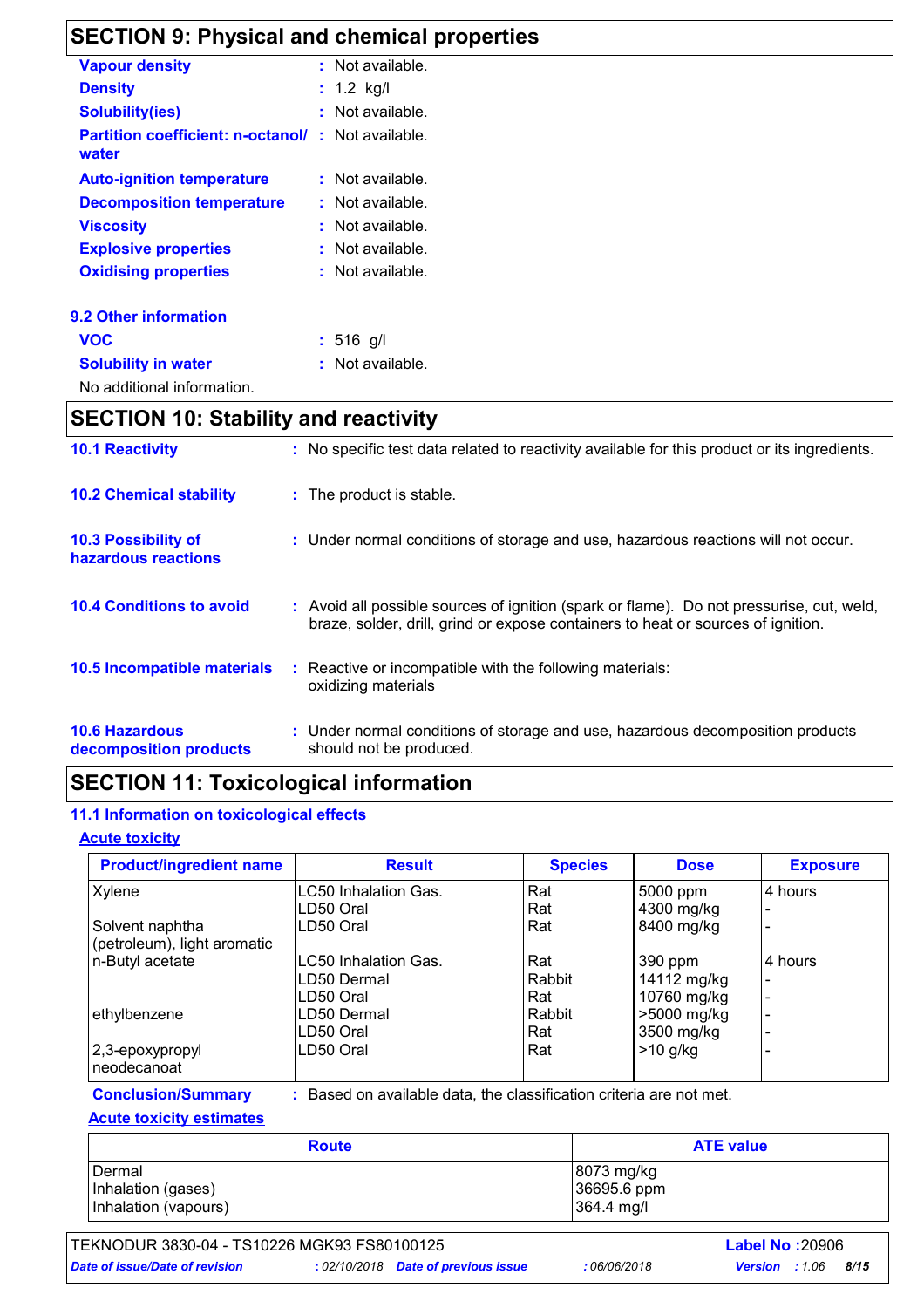## **SECTION 11: Toxicological information**

| <b>Irritation/Corrosion</b> |
|-----------------------------|
|-----------------------------|

| <b>Product/ingredient name</b>    | <b>Result</b>                                                       | <b>Species</b> | <b>Score</b>             | <b>Exposure</b>           | <b>Observation</b>       |
|-----------------------------------|---------------------------------------------------------------------|----------------|--------------------------|---------------------------|--------------------------|
| Xylene                            | Eyes - Mild irritant                                                | Rabbit         | $\overline{\phantom{0}}$ | 87 milligrams             |                          |
|                                   | Eyes - Severe irritant                                              | Rabbit         | $\blacksquare$           | 24 hours 5                | $\blacksquare$           |
|                                   |                                                                     |                |                          | milligrams                |                          |
|                                   | Skin - Mild irritant                                                | Rat            | $\overline{\phantom{0}}$ | 8 hours 60<br>microliters | $\overline{\phantom{0}}$ |
|                                   | Skin - Moderate irritant                                            | Rabbit         | $\blacksquare$           | 24 hours 500              |                          |
|                                   |                                                                     |                |                          | milligrams                |                          |
|                                   | Skin - Moderate irritant                                            | Rabbit         | $\overline{\phantom{a}}$ | 100 Percent               |                          |
| Solvent naphtha (petroleum),      | Eyes - Mild irritant                                                | Rabbit         | $\blacksquare$           | 24 hours 100              |                          |
| light aromatic<br>n-Butyl acetate | Eyes - Moderate irritant                                            | Rabbit         | $\overline{\phantom{a}}$ | microliters<br>100        |                          |
|                                   |                                                                     |                |                          | milligrams                |                          |
|                                   | Skin - Moderate irritant                                            | Rabbit         | $\blacksquare$           | 24 hours 500              |                          |
|                                   |                                                                     |                |                          | milligrams                |                          |
| ethylbenzene                      | Eyes - Severe irritant                                              | Rabbit         | $\overline{\phantom{a}}$ | 500                       | $\overline{\phantom{0}}$ |
|                                   |                                                                     |                |                          | milligrams                |                          |
|                                   | Skin - Mild irritant                                                | Rabbit         | $\overline{\phantom{a}}$ | 24 hours 15<br>milligrams | $\overline{\phantom{0}}$ |
| 2,3-epoxypropyl                   | Skin - Moderate irritant                                            | Rabbit         | $\overline{\phantom{0}}$ | 0.5 Mililiters            |                          |
| neodecanoat                       |                                                                     |                |                          |                           |                          |
| <b>Conclusion/Summary</b>         | : Causes skin irritation.                                           |                |                          |                           |                          |
| <b>Sensitisation</b>              |                                                                     |                |                          |                           |                          |
| <b>Conclusion/Summary</b>         | : Based on available data, the classification criteria are not met. |                |                          |                           |                          |
| <b>Mutagenicity</b>               |                                                                     |                |                          |                           |                          |
| <b>Conclusion/Summary</b>         | : Based on available data, the classification criteria are not met. |                |                          |                           |                          |
| <b>Carcinogenicity</b>            |                                                                     |                |                          |                           |                          |
| <b>Conclusion/Summary</b>         | : Based on available data, the classification criteria are not met. |                |                          |                           |                          |
|                                   |                                                                     |                |                          |                           |                          |
| <b>Reproductive toxicity</b>      |                                                                     |                |                          |                           |                          |
| <b>Conclusion/Summary</b>         | : Based on available data, the classification criteria are not met. |                |                          |                           |                          |
| <b>Teratogenicity</b>             |                                                                     |                |                          |                           |                          |
| <b>Conclusion/Summary</b>         | : Based on available data, the classification criteria are not met. |                |                          |                           |                          |
|                                   |                                                                     |                |                          |                           |                          |

#### **Specific target organ toxicity (single exposure)**

| <b>Product/ingredient name</b>                    | <b>Category</b>          | <b>Route of</b><br>exposure        | <b>Target organs</b>                                      |
|---------------------------------------------------|--------------------------|------------------------------------|-----------------------------------------------------------|
| Xylene                                            | Category 3               | Not applicable.                    | Respiratory tract<br><b>lirritation</b>                   |
| Solvent naphtha (petroleum), light aromatic       | Category 3               | Not applicable.                    | Respiratory tract<br>irritation and<br>l Narcotic effects |
| 2-ethoxy-1-methylethyl acetate<br>n-Butyl acetate | Category 3<br>Category 3 | Not applicable.<br>Not applicable. | l Narcotic effects<br>Narcotic effects                    |

### **Specific target organ toxicity (repeated exposure)**

| <b>Product/ingredient name</b> | <b>Category</b> | <b>Route of</b><br>exposure | <b>Target organs</b> |
|--------------------------------|-----------------|-----------------------------|----------------------|
| Xylene                         | Category 2      | Oral                        | Not determined       |
| ethylbenzene                   | Category 2      | Not determined              | hearing organs       |

#### **Aspiration hazard**

| <b>Product/ingredient name</b>              | Result                                |
|---------------------------------------------|---------------------------------------|
| Xylene                                      | <b>ASPIRATION HAZARD - Category 1</b> |
| Solvent naphtha (petroleum), light aromatic | <b>ASPIRATION HAZARD - Category 1</b> |
| ethylbenzene                                | <b>ASPIRATION HAZARD - Category 1</b> |

#### **Information on likely routes : Not available. of exposure**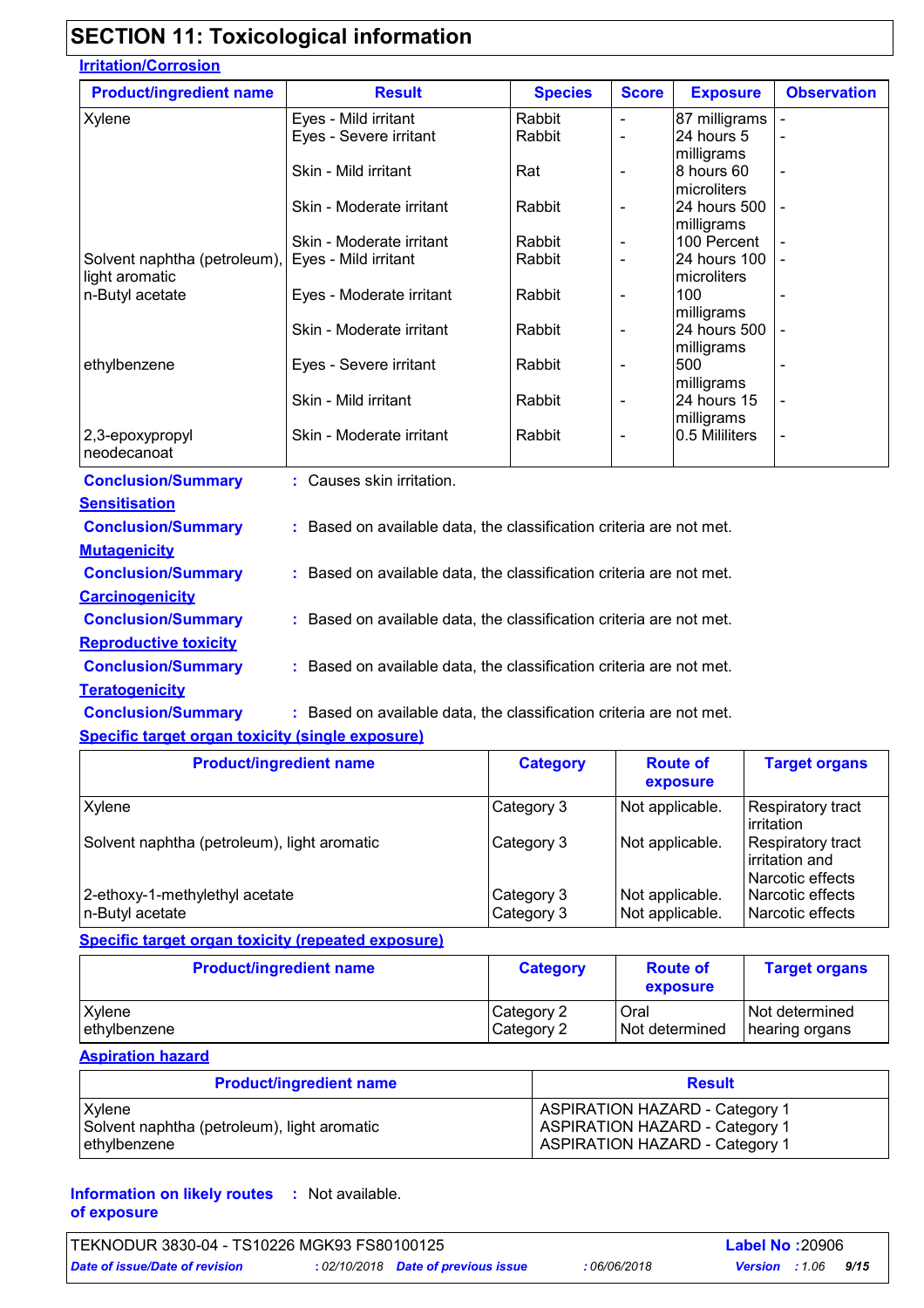## **SECTION 11: Toxicological information**

| <b>Potential acute health effects</b>                              |                                                                                                                                                                                           |
|--------------------------------------------------------------------|-------------------------------------------------------------------------------------------------------------------------------------------------------------------------------------------|
| <b>Eye contact</b>                                                 | : Causes serious eye irritation.                                                                                                                                                          |
| <b>Inhalation</b>                                                  | : Can cause central nervous system (CNS) depression. May cause drowsiness or<br>dizziness. May cause respiratory irritation.                                                              |
| <b>Skin contact</b>                                                | : Causes skin irritation.                                                                                                                                                                 |
| <b>Ingestion</b>                                                   | : Can cause central nervous system (CNS) depression.                                                                                                                                      |
|                                                                    | <b>Symptoms related to the physical, chemical and toxicological characteristics</b>                                                                                                       |
| <b>Eye contact</b>                                                 | : Adverse symptoms may include the following:<br>pain or irritation<br>watering<br>redness                                                                                                |
| <b>Inhalation</b>                                                  | : Adverse symptoms may include the following:<br>respiratory tract irritation<br>coughing<br>nausea or vomiting<br>headache<br>drowsiness/fatigue<br>dizziness/vertigo<br>unconsciousness |
| <b>Skin contact</b>                                                | : Adverse symptoms may include the following:<br>irritation<br>redness                                                                                                                    |
| <b>Ingestion</b>                                                   | : No specific data.                                                                                                                                                                       |
|                                                                    | Delayed and immediate effects as well as chronic effects from short and long-term exposure                                                                                                |
| <b>Short term exposure</b>                                         |                                                                                                                                                                                           |
| <b>Potential immediate</b><br>effects                              | : Not available.                                                                                                                                                                          |
| <b>Potential delayed effects</b>                                   | : Not available.                                                                                                                                                                          |
| <b>Long term exposure</b><br><b>Potential immediate</b><br>effects | : Not available.                                                                                                                                                                          |
| <b>Potential delayed effects</b>                                   | : Not available.                                                                                                                                                                          |
| <b>Potential chronic health effects</b><br>Not available.          |                                                                                                                                                                                           |
| <b>Conclusion/Summary</b>                                          | Not available.                                                                                                                                                                            |
| <b>General</b>                                                     | May cause damage to organs through prolonged or repeated exposure.                                                                                                                        |
| <b>Carcinogenicity</b>                                             | No known significant effects or critical hazards.                                                                                                                                         |
| <b>Mutagenicity</b>                                                | No known significant effects or critical hazards.                                                                                                                                         |
| <b>Teratogenicity</b>                                              | No known significant effects or critical hazards.                                                                                                                                         |
| <b>Developmental effects</b>                                       | No known significant effects or critical hazards.                                                                                                                                         |
| <b>Fertility effects</b>                                           | No known significant effects or critical hazards.                                                                                                                                         |

### **Other information :**

: Not available.

## **SECTION 12: Ecological information**

## **12.1 Toxicity**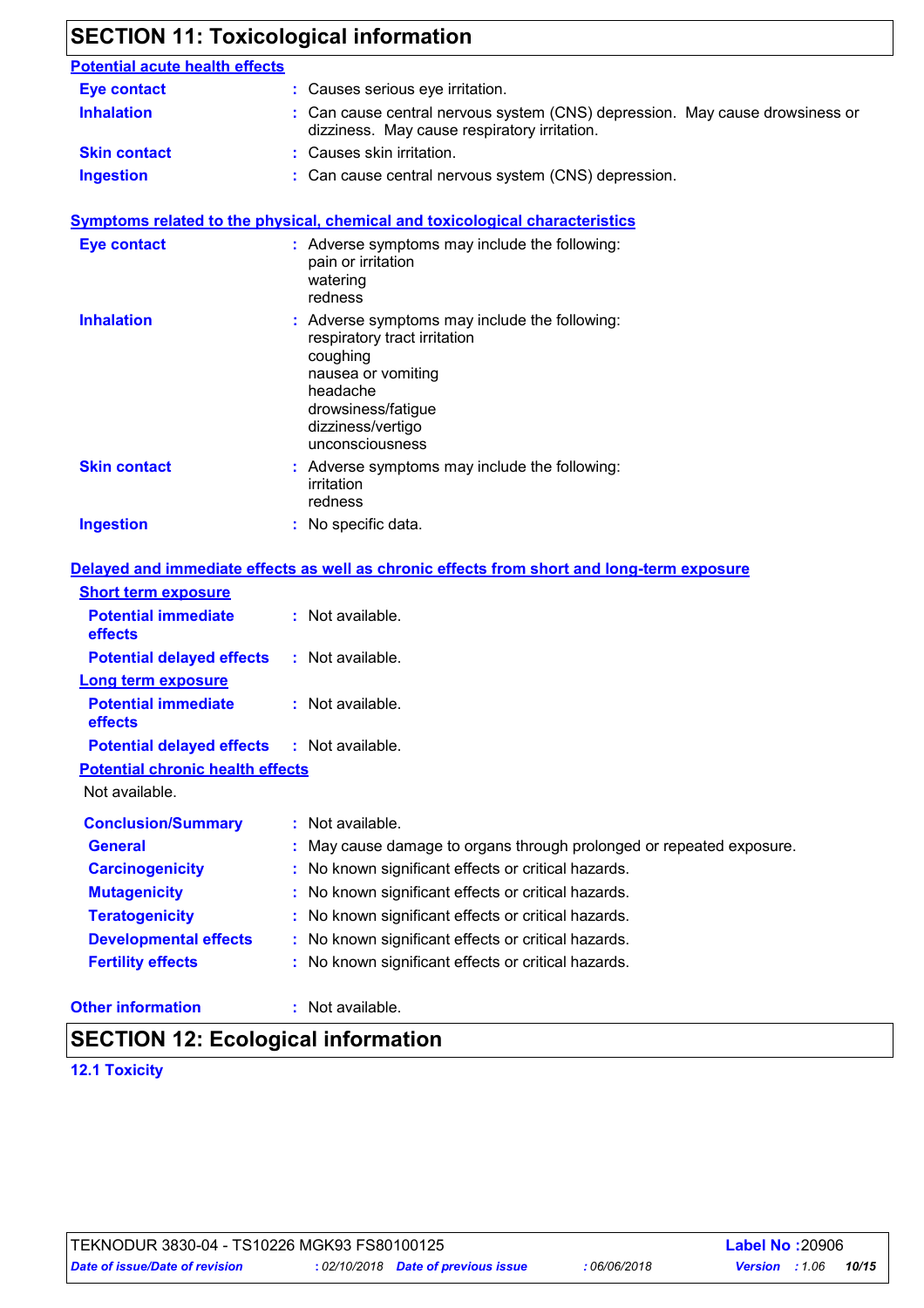## **SECTION 12: Ecological information**

| <b>Product/ingredient name</b>                 | <b>Result</b>                     | <b>Species</b>                              | <b>Exposure</b> |
|------------------------------------------------|-----------------------------------|---------------------------------------------|-----------------|
| Xylene                                         | Acute LC50 8500 µg/l Marine water | Crustaceans - Palaemonetes<br>pugio         | 48 hours        |
|                                                | Acute LC50 13400 µg/l Fresh water | Fish - Pimephales promelas                  | 96 hours        |
| Solvent naphtha (petroleum),<br>light aromatic | Acute EC50 3.2 mg/l               | Daphnia                                     | 48 hours        |
|                                                | Acute LC50 9.2 mg/l               | Fish                                        | 96 hours        |
| n-Butyl acetate                                | Acute LC50 32 mg/l Marine water   | Crustaceans - Artemia salina                | 48 hours        |
|                                                | Acute LC50 18000 µg/l Fresh water | Fish - Pimephales promelas                  | 96 hours        |
| ethylbenzene                                   | Acute EC50 4600 µg/l Fresh water  | Algae - Pseudokirchneriella<br>subcapitata  | 72 hours        |
|                                                | Acute EC50 3600 µg/l Fresh water  | Algae - Pseudokirchneriella<br>subcapitata  | 96 hours        |
|                                                | Acute EC50 6530 µg/l Fresh water  | Crustaceans - Artemia sp. -<br>Nauplii      | 48 hours        |
|                                                | Acute EC50 2930 µg/l Fresh water  | Daphnia - Daphnia magna -<br><b>Neonate</b> | 48 hours        |
|                                                | Acute LC50 4200 µg/l Fresh water  | Fish - Oncorhynchus mykiss                  | 96 hours        |

**Conclusion/Summary :** Harmful to aquatic life with long lasting effects.

## **12.2 Persistence and degradability**

**Conclusion/Summary :** : This product has not been tested for biodegradation.

### **12.3 Bioaccumulative potential**

| <b>Product/ingredient name</b>                    | $\mathsf{LogP}_\mathsf{ow}$ | <b>BCF</b>  | <b>Potential</b> |
|---------------------------------------------------|-----------------------------|-------------|------------------|
| Xylene                                            | 3.12                        | 8.1 to 25.9 | low              |
| Solvent naphtha (petroleum),  -<br>light aromatic |                             | 10 to 2500  | high             |
| 2-ethoxy-1-methylethyl<br>acetate                 | 0.76                        |             | low              |
| n-Butyl acetate                                   | 2.3                         |             | low              |
| ethylbenzene                                      | 3.6                         |             | low              |
| 2,3-epoxypropyl<br>neodecanoat                    | 4.4                         |             | high             |

| <b>12.4 Mobility in soil</b><br><b>Soil/water partition</b><br><b>coefficient (Koc)</b> | : Not available. |
|-----------------------------------------------------------------------------------------|------------------|
| <b>Mobility</b>                                                                         | : Not available. |
|                                                                                         |                  |

|             | 12.5 Results of PBT and vPvB assessment |
|-------------|-----------------------------------------|
| <b>PBT</b>  | : Not applicable.                       |
| <b>vPvB</b> | : Not applicable.                       |

**12.6 Other adverse effects** : No known significant effects or critical hazards.

## **SECTION 13: Disposal considerations**

| <b>13.1 Waste treatment methods</b> |                                                                                                                                                                                                                                                                                                                                                                                                                                                                                                                                                      |
|-------------------------------------|------------------------------------------------------------------------------------------------------------------------------------------------------------------------------------------------------------------------------------------------------------------------------------------------------------------------------------------------------------------------------------------------------------------------------------------------------------------------------------------------------------------------------------------------------|
| <b>Product</b>                      |                                                                                                                                                                                                                                                                                                                                                                                                                                                                                                                                                      |
| <b>Methods of disposal</b>          | : The generation of waste should be avoided or minimised wherever possible.<br>Disposal of this product, solutions and any by-products should at all times comply<br>with the requirements of environmental protection and waste disposal legislation<br>and any regional local authority requirements. Dispose of surplus and non-<br>recyclable products via a licensed waste disposal contractor. Waste should not be<br>disposed of untreated to the sewer unless fully compliant with the requirements of<br>all authorities with jurisdiction. |
| <b>Hazardous waste</b>              | $:$ Yes.                                                                                                                                                                                                                                                                                                                                                                                                                                                                                                                                             |

| TEKNODUR 3830-04 - TS10226 MGK93 FS80100125 |                                            |              | <b>Label No: 20906</b>        |  |
|---------------------------------------------|--------------------------------------------|--------------|-------------------------------|--|
| Date of issue/Date of revision              | : 02/10/2018 <b>Date of previous issue</b> | : 06/06/2018 | 11/15<br><b>Version</b> :1.06 |  |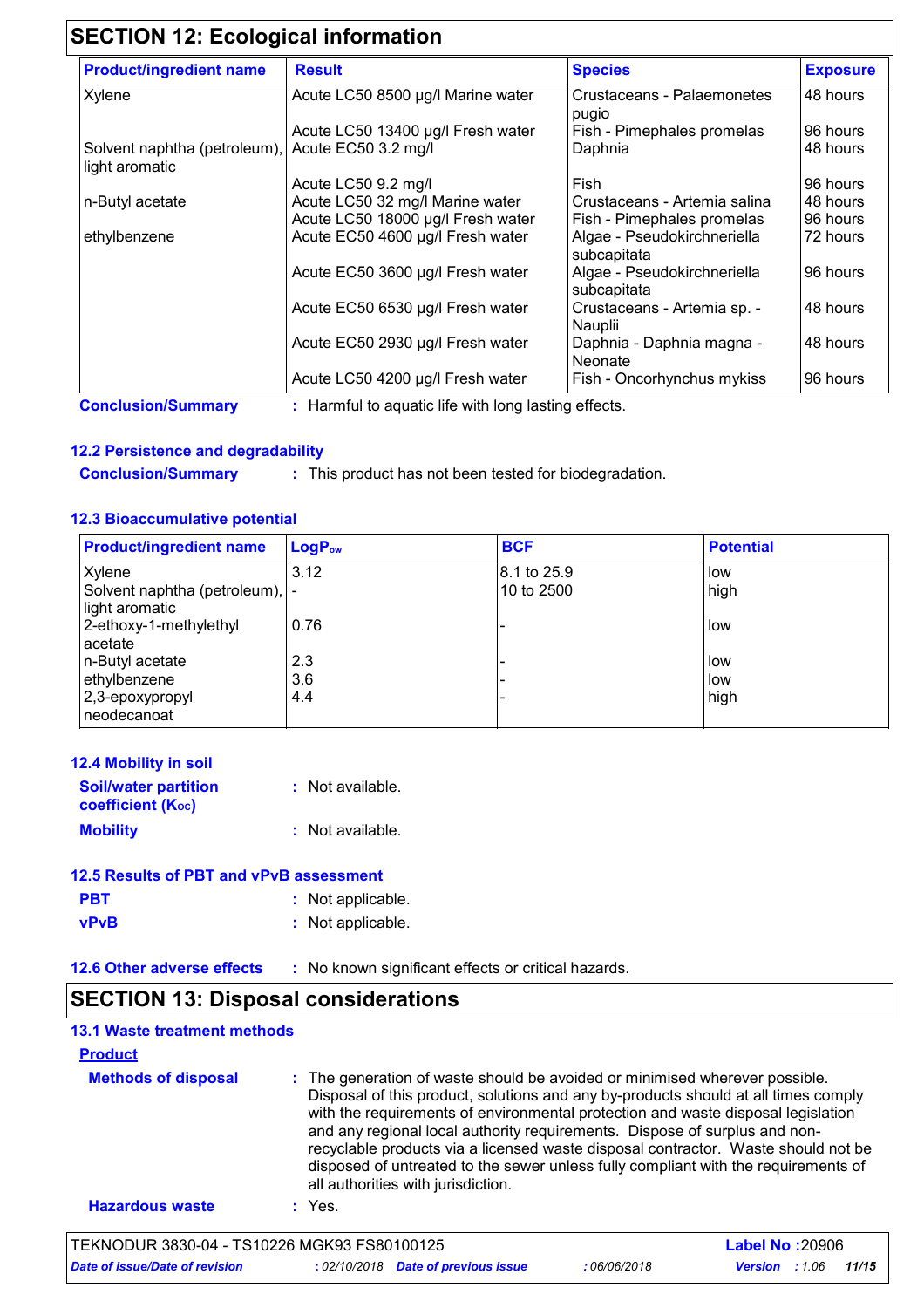## **SECTION 13: Disposal considerations**

| European waste catalogue: 080111*<br>(EWC) |                                                                                                                                                                                                                                                                                                                                                                                                                                                                                                                                                               |
|--------------------------------------------|---------------------------------------------------------------------------------------------------------------------------------------------------------------------------------------------------------------------------------------------------------------------------------------------------------------------------------------------------------------------------------------------------------------------------------------------------------------------------------------------------------------------------------------------------------------|
| <b>Packaging</b>                           |                                                                                                                                                                                                                                                                                                                                                                                                                                                                                                                                                               |
| <b>Methods of disposal</b>                 | : The generation of waste should be avoided or minimised wherever possible. Waste<br>packaging should be recycled. Incineration or landfill should only be considered<br>when recycling is not feasible.                                                                                                                                                                                                                                                                                                                                                      |
| <b>Special precautions</b>                 | : This material and its container must be disposed of in a safe way. Care should be<br>taken when handling emptied containers that have not been cleaned or rinsed out.<br>Empty containers or liners may retain some product residues. Vapour from product<br>residues may create a highly flammable or explosive atmosphere inside the<br>container. Do not cut, weld or grind used containers unless they have been cleaned<br>thoroughly internally. Avoid dispersal of spilt material and runoff and contact with<br>soil, waterways, drains and sewers. |

## **SECTION 14: Transport information**

|                                           | <b>ADR/RID</b>    | <b>ADN</b>                                                                                                               | <b>IMDG</b>   | <b>IATA</b>                                                                                                             |
|-------------------------------------------|-------------------|--------------------------------------------------------------------------------------------------------------------------|---------------|-------------------------------------------------------------------------------------------------------------------------|
| 14.1 UN number                            | <b>UN1263</b>     | <b>UN1263</b>                                                                                                            | <b>UN1263</b> | <b>UN1263</b>                                                                                                           |
| 14.2 UN proper<br>shipping name           | <b>PAINT</b>      | <b>PAINT</b>                                                                                                             | <b>PAINT</b>  | <b>PAINT</b>                                                                                                            |
| <b>14.3 Transport</b><br>hazard class(es) | 3                 | 3                                                                                                                        | 3             | 3                                                                                                                       |
| 14.4 Packing<br>group                     | III               | III                                                                                                                      | III           | III                                                                                                                     |
| 14.5<br><b>Environmental</b><br>hazards   | No.               | Yes.                                                                                                                     | No.           | Yes. The<br>environmentally<br>hazardous substance<br>mark is not required.                                             |
| <b>Additional</b><br>information          | Tunnel code (D/E) | The product is only<br>regulated as an<br>environmentally<br>hazardous substance<br>when transported in<br>tank vessels. |               | The environmentally<br>hazardous substance<br>mark may appear if<br>required by other<br>transportation<br>regulations. |

**user**

**14.6 Special precautions for : Transport within user's premises: always transport in closed containers that are** upright and secure. Ensure that persons transporting the product know what to do in the event of an accident or spillage.

**:** Not relevant/applicable due to nature of the product.

**14.7 Transport in bulk according to Annex II of Marpol and the IBC Code**

## **SECTION 15: Regulatory information**

**15.1 Safety, health and environmental regulations/legislation specific for the substance or mixture EU Regulation (EC) No. 1907/2006 (REACH)**

**Annex XIV - List of substances subject to authorisation**

### **Annex XIV**

None of the components are listed.

**Substances of very high concern**

None of the components are listed.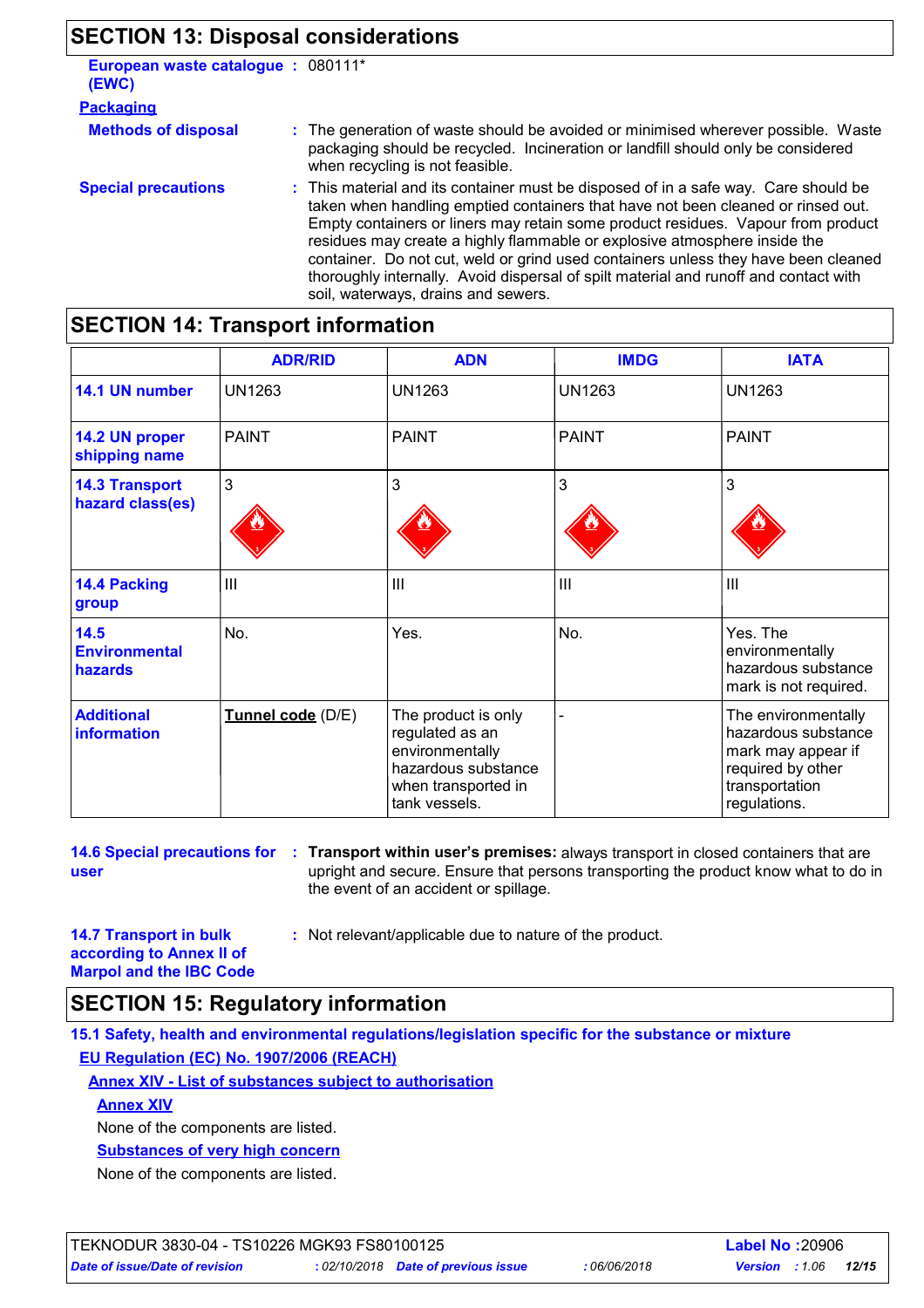## **SECTION 15: Regulatory information**

**Annex XVII - Restrictions : on the manufacture, placing on the market and use of certain dangerous substances, mixtures and articles**

#### **Other EU regulations**

**Europe inventory :** Not determined. **Black List Chemicals :**

**(76/464/EEC)**

| <b>Product/ingredient name Carcinogenic</b> | <b>effects</b> | <b>Mutagenic effects</b> | Developmental<br><b>effects</b> | <b>Fertility effects</b> |
|---------------------------------------------|----------------|--------------------------|---------------------------------|--------------------------|
| $2,3$ -epoxypropyl<br>Ineodecanoat          |                | Muta. 2, H341            | $\overline{\phantom{a}}$        |                          |

**Ozone depleting substances (1005/2009/EU)**

Not listed.

**Prior Informed Consent (PIC) (649/2012/EU)**

Not listed.

### **Seveso Directive**

This product is controlled under the Seveso Directive.

|  | <b>Danger criteria</b> |
|--|------------------------|
|  |                        |

| <b>Category</b> |  |
|-----------------|--|
| P5c             |  |

## **International regulations**

**Chemical Weapon Convention List Schedules I, II & III Chemicals**

Not listed.

### **Montreal Protocol (Annexes A, B, C, E)**

Not listed.

### **Stockholm Convention on Persistent Organic Pollutants**

Not listed.

### **Rotterdam Convention on Prior Informed Consent (PIC)**

Not listed.

## **UNECE Aarhus Protocol on POPs and Heavy Metals**

Not listed.

#### **15.2 Chemical safety assessment** This product contains substances for which Chemical Safety Assessments are still **:** required.

## **SECTION 16: Other information**

|                                      | $\nabla$ Indicates information that has changed from previously issued version.                                                           |
|--------------------------------------|-------------------------------------------------------------------------------------------------------------------------------------------|
| <b>Abbreviations and</b><br>acronyms | $\therefore$ ATE = Acute Toxicity Estimate<br>CLP = Classification, Labelling and Packaging Regulation [Regulation (EC) No.<br>1272/2008] |
|                                      | DMEL = Derived Minimal Effect Level<br>DNEL = Derived No Effect Level                                                                     |
|                                      | EUH statement = CLP-specific Hazard statement<br>PBT = Persistent, Bioaccumulative and Toxic                                              |
|                                      | PNEC = Predicted No Effect Concentration<br>RRN = REACH Registration Number                                                               |
|                                      | vPvB = Very Persistent and Very Bioaccumulative                                                                                           |
|                                      | <b>Procodure used to derive the classification according to Poquiation (EC) No. 1272/2008 [CLPICHS]</b>                                   |

<u>rocedure used to derive the classification according to Regulation (EC) No.</u>

| TEKNODUR 3830-04 - TS10226 MGK93 FS80100125 |  |                                     |            | <b>Label No: 20906</b> |  |       |  |
|---------------------------------------------|--|-------------------------------------|------------|------------------------|--|-------|--|
| Date of issue/Date of revision              |  | : 02/10/2018 Date of previous issue | 06/06/2018 | <b>Version</b> : 1.06  |  | 13/15 |  |